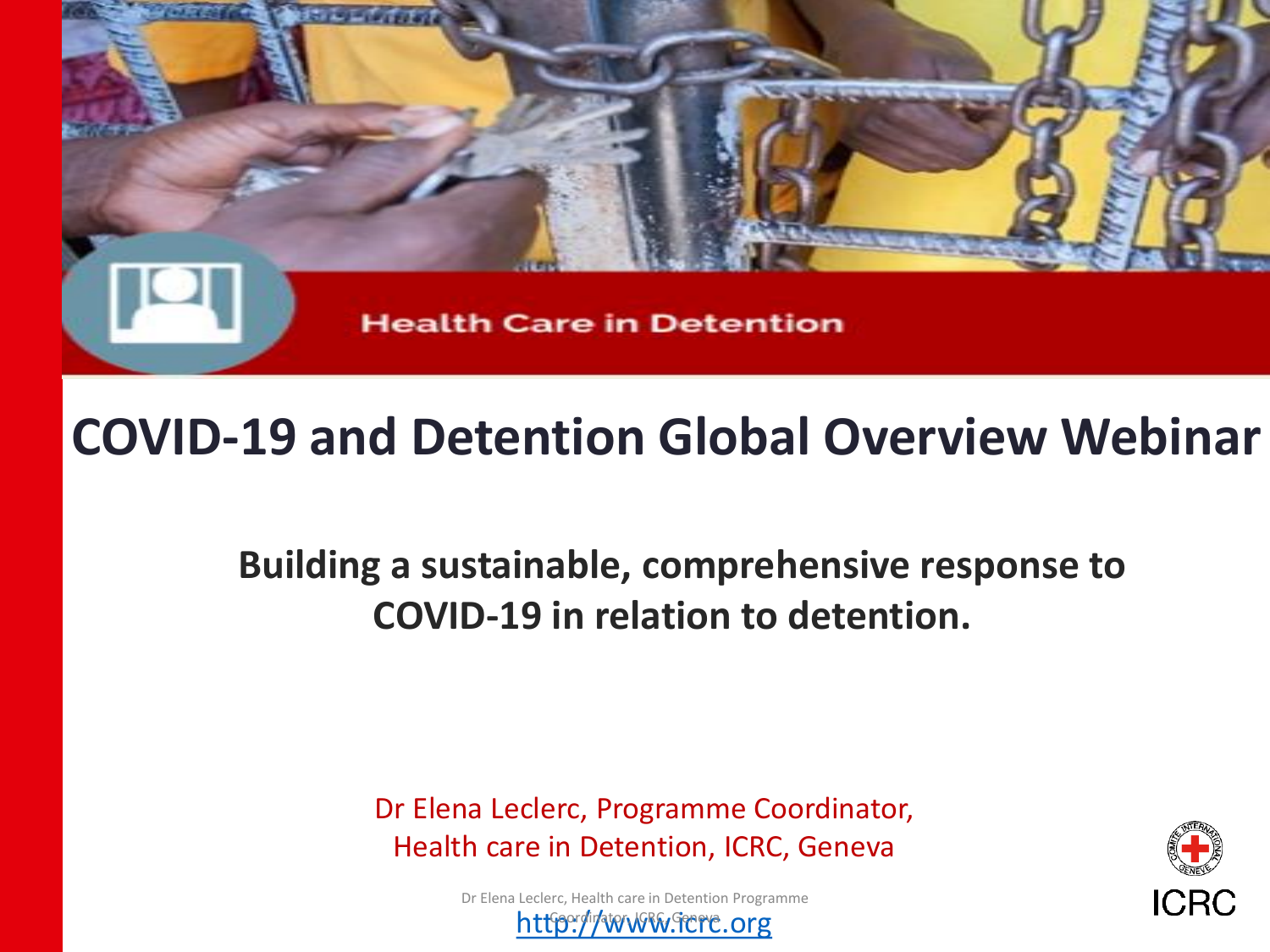#### **ICRC Health care in Detention**

### Prevention and Response to Covid-19 in 60+ countries

- •Dialogue, technical guidance and capacity-building
- Supplies and equipment
- •Infrastructure support
- Financial and logistical support



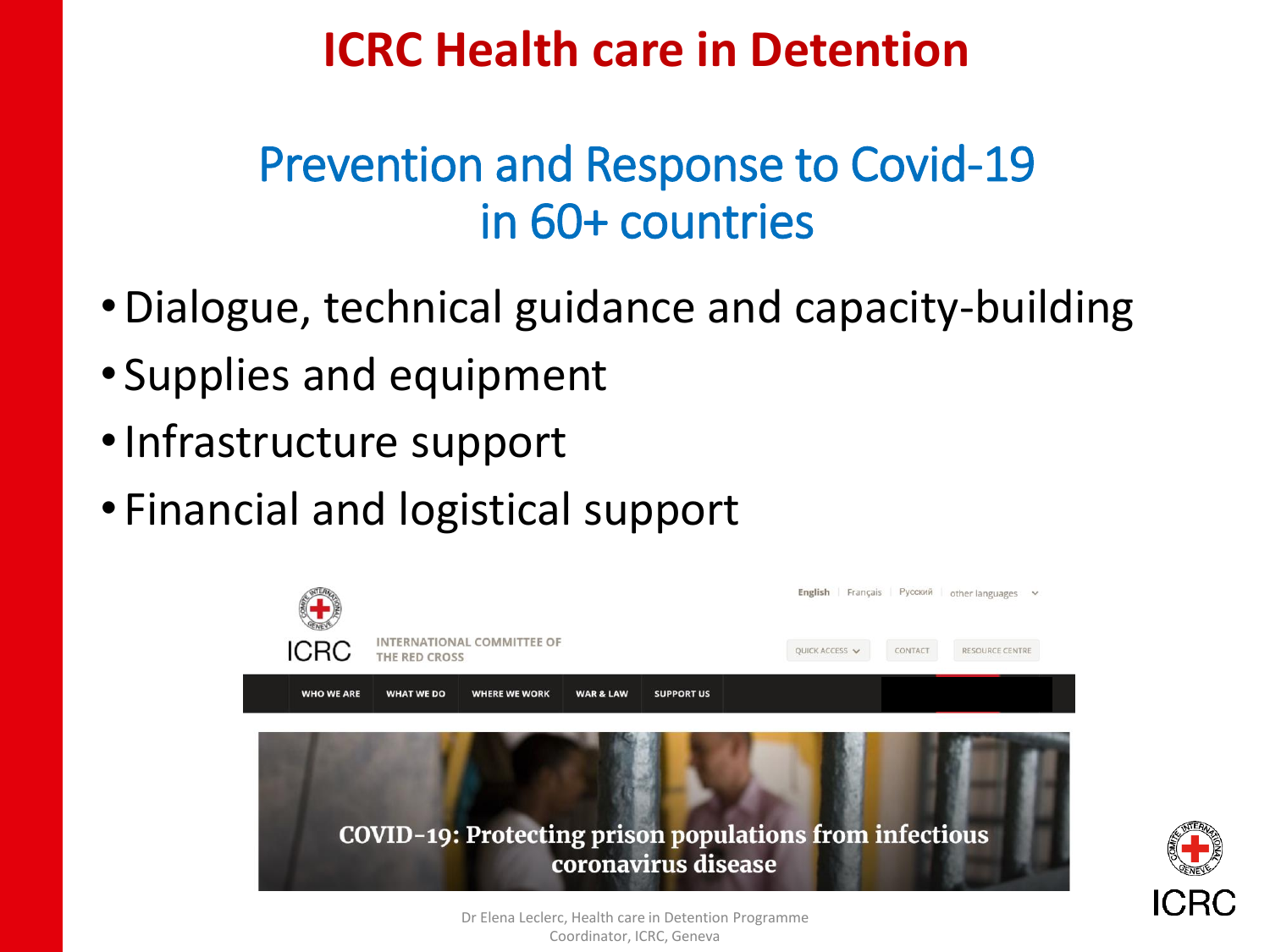**PREVENTION Praiseworthy and proactive efforts to prevent entry of COVID-19** into prison systems in most contexts



**RESPONSE Insufficient awareness or acceptance of their obligations** by some detaining and health authorities, resulting in refusals of service provision (access to hospitals, allocation adjustments) to detainees

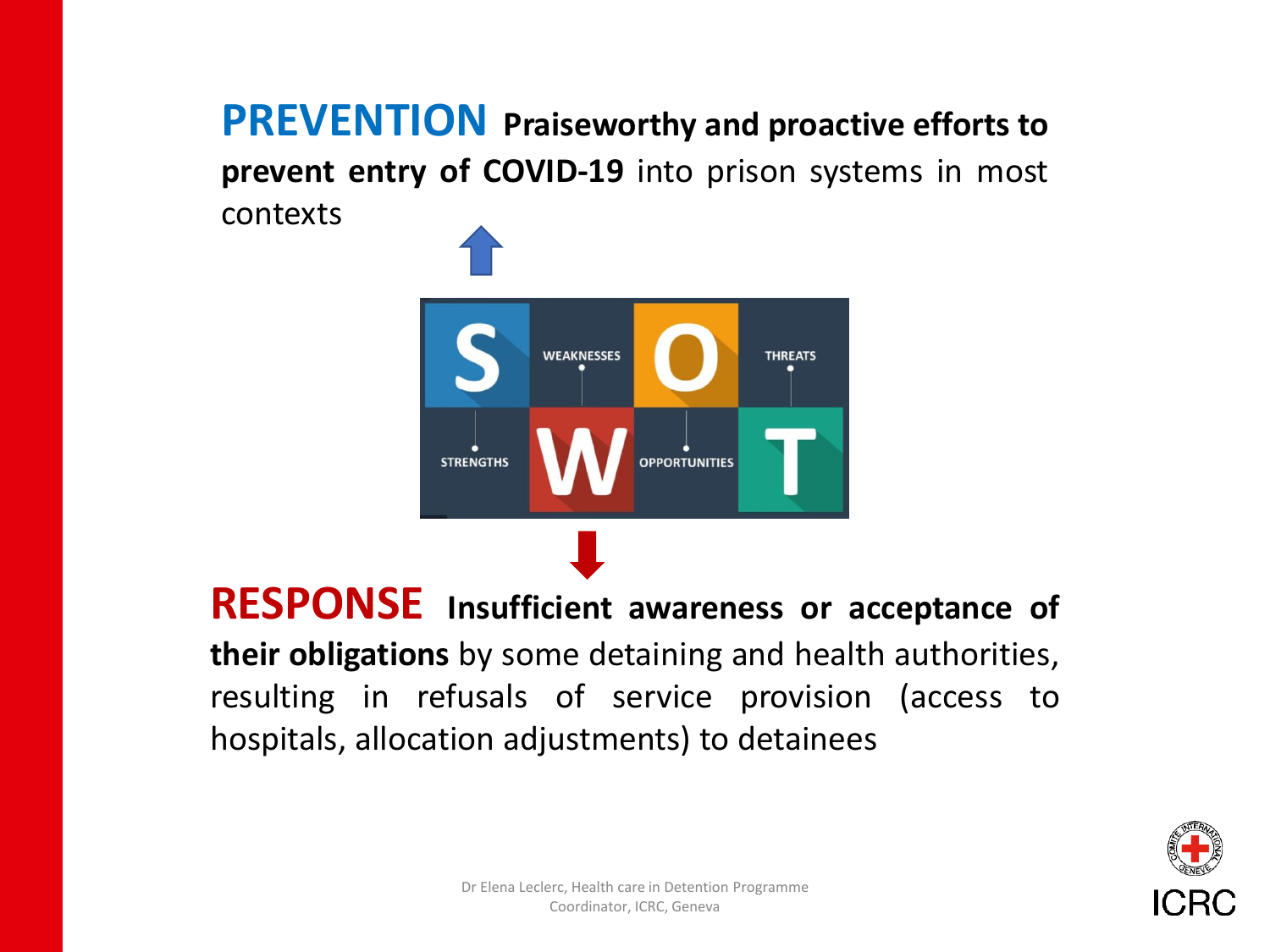### Key challenges

- **Governance and leadership**
- Little/no **expressed commitment** by political leadership to manage COVID-19 in prison settings
- Limited opportunities for strategies' **adjustments based on monitoring results**
- Ongoing struggle to ensure coherence and integration between prison and public health systems



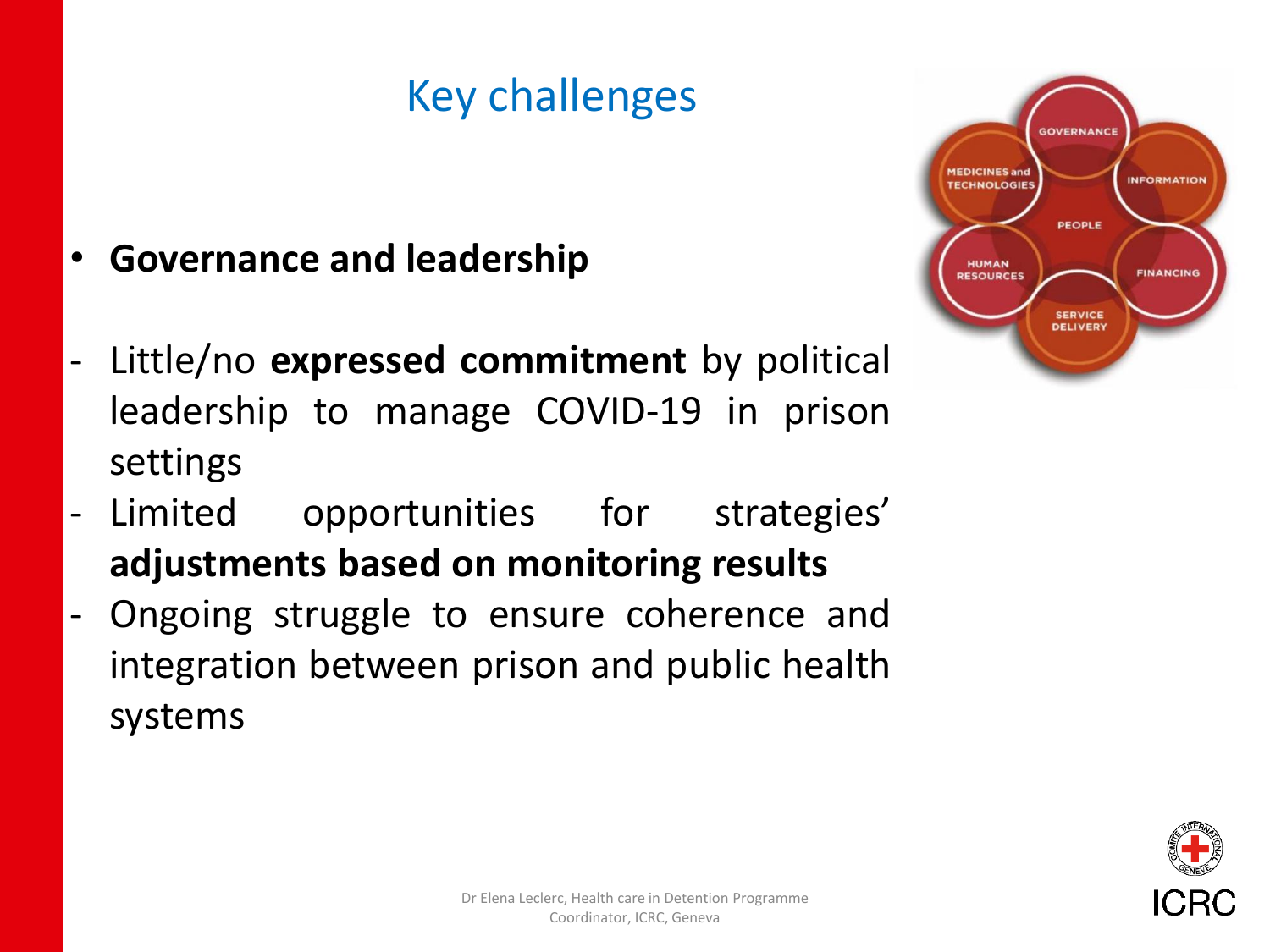## Key challenges (cont.)

#### • **Human resources**

- Not sufficient Nr
- Health and prison staff absenteeism (fear, stigmatization)

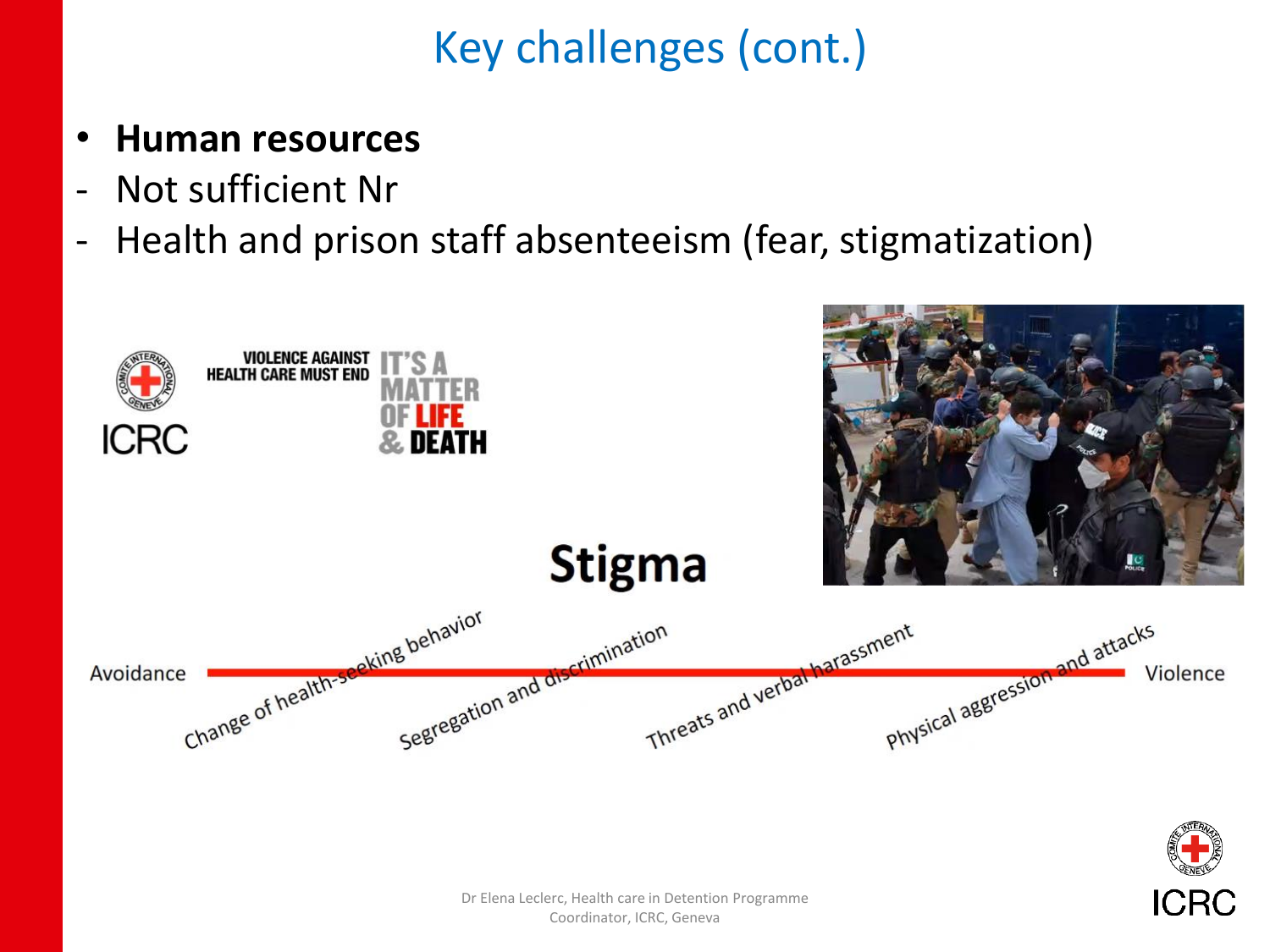#### Key challenges (cont.)

- **Health Information Systems:** Lack of reliable disaggregated data for COVID in prison settings
- **Supplies:** PPE / IPC
- **Service delivery:**
- Implementing IPC procedures
- Excessive restrictions re: prisoners' access to healthcare services
- Attendance rate: -18%
- Hospitalisation rate per day: 10%
- Transfer success rate: +16%

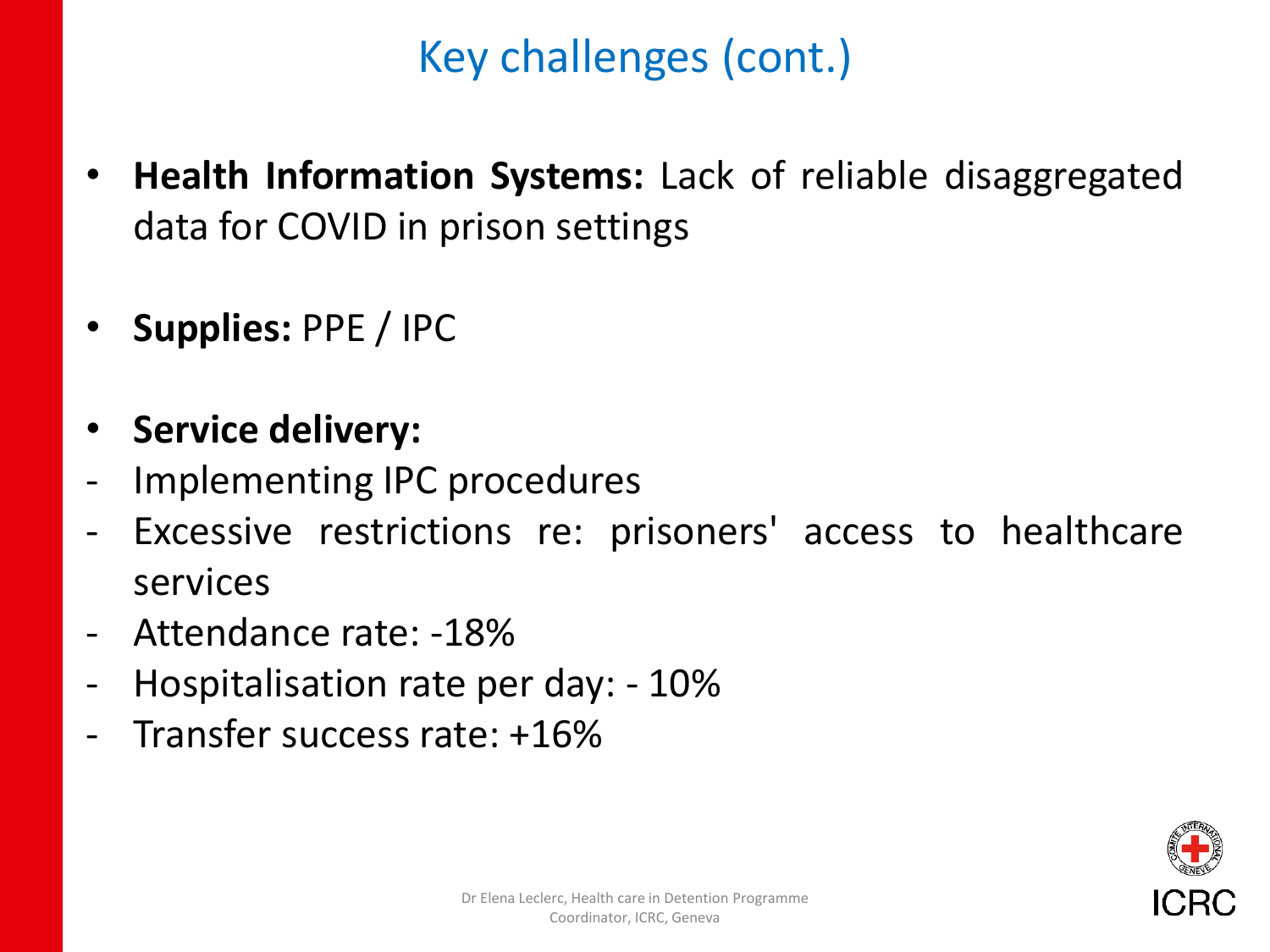# Future Prison Health: COVID-19 and beyond

- **Obligations to ensure "healthcare access at least equivalent to the community" to prison populations**.
- Assure equitable and prioritized access to vaccination and health promotion measures
- Closer collaboration and integration of prison health services with national HS
- Strengthen monitoring and evaluation of COVID responses
- Specific tailored responses to tackle mis-information, mis-trust and stigma